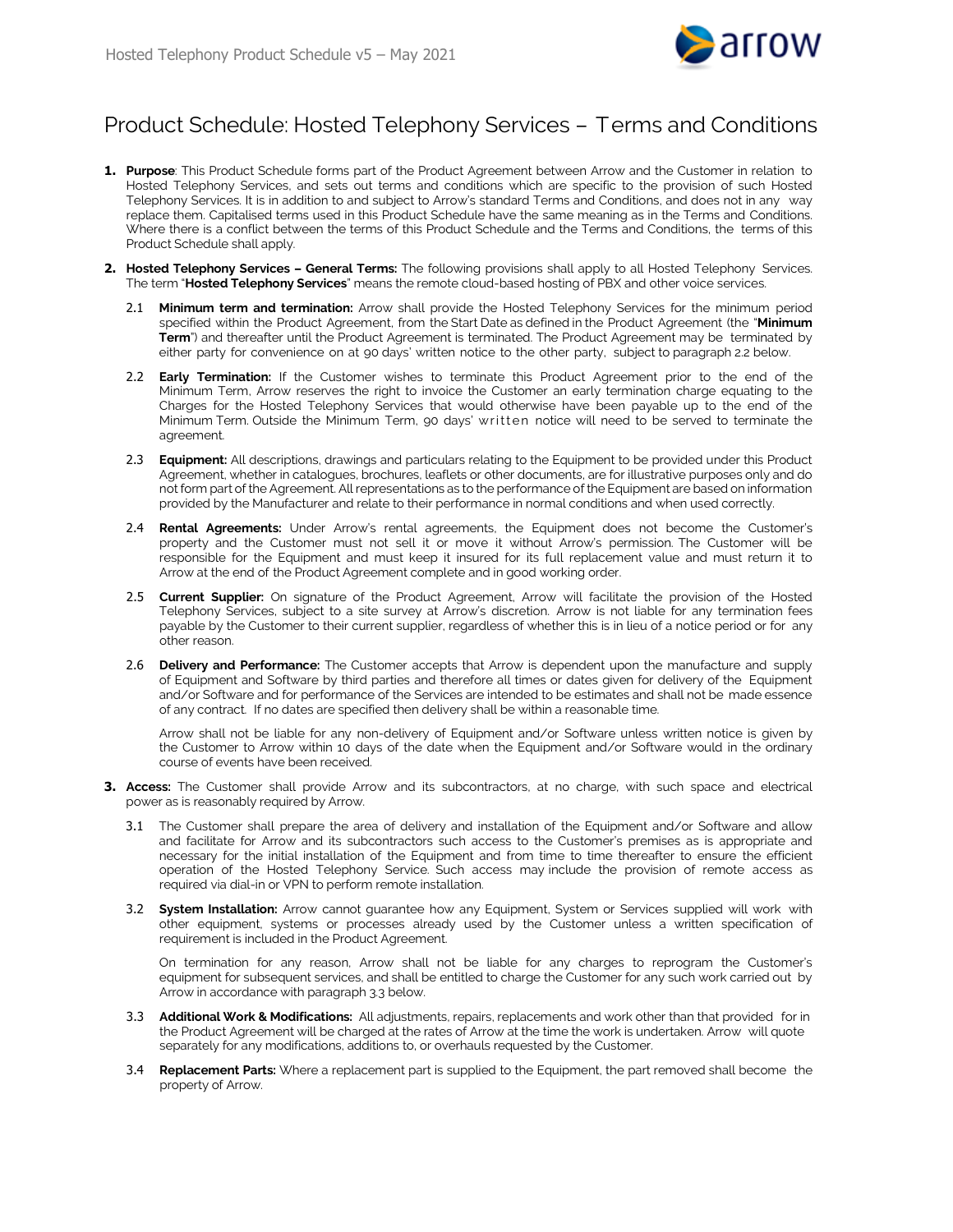

- **4. Exclusions:** Any services or materials required as a result of faulty cables or attachments of other equipment, are not included in the Charges for this Product Agreement and any such services or materials will be charged to the Customer at Arrow's current rates.
- **5. Modifications:** The Customer is responsible for:
	- (a) ensuring that only materials or supplies approved or supplied by Arrow are used in conjunction with the System; and
	- (b) ensuring that Arrow is notified in writing wherever any Equipment has been moved to a new location. The maintenance charges may be increased if Arrow has no suitable engineering facilities within 50 miles of the new location.

Arrow will not accept responsibility for any malfunction of the Hosted Telephone System which is deemed to have resulted from maintenance, alteration or repair to the Hosted Telephone System, unless this was carried out by Arrow or persons authorised by Arrow. If this condition is not observed then Arrow may either terminate the Product Agreement without liability or restore the Hosted Telephone System at the cost and expense of the Customer.

## **6. User awareness:**

By purchasing the Service , the Customer confirms that it shall have responsibility to make available to Users of the Hosted Telephone System alternative means of accessing emergency call services in circumstances where these are unavailable through the Hosted Telephone System.

The Service supports 999/112 emergency call services and such calls will be routed to the national emergency call handling agents. However, the Service does not operate in the same way as PSTN fixed line 999/112 public emergency call services and connection to such services may not be possible in the event of: a service outage caused by loss of Customer connectivity to the internet for whatever reason; any general service outage; or in the event that the Customer' account is suspended for whatever reason. In such circumstances the Customer should use their PSTN line or mobile phone to make the emergency call. Furthermore, it may on occasion not be possible for emergency services personnel to identify the Customer's location and telephone number so this information should be stated promptly and clearly by the Customer when making such a call.

The Customer must ensure that it makes Users aware of the Hosted Telephony Services purchased by it and of the possible limitations of the Hosted Telephony Services.

## **7. Legal, Regulatory and Compliance**

The Customer acknowledges and agrees that:

- 7.1 Strict rules govern a) the circumstances in which it is permissible to record calls, b) the purposes for which such recording may be made, c) length of time recorded material may be retained, d) the need for pre-notifications for those taking part in the call and e) the manner in which such notification must be given; and
- 7.2 It shall ensure that it is fully compliant with the rules set out at paragraph 7.1 and that all relevant policies and processes adhere to the relevant legislation governing the recording of calls.
- **8. Changes to the Agreement for Consumers:** The provisions of this paragraph 8 apply where the Customer is entering into the Product Agreement as a Consumer, this being an organisation of 10 employees or less where this paragraph 8 applies, the following changes shall be deemed to have been made to the Terms and Conditions:
	- 8.1 The definitions of "Customer Group", "User" and "User Details" shall be deleted, and Clauses 2.6, 4.10 and 13.3 shall not apply. This clause will only apply where the Consumer consists of an individual entering into the Product Agreement in a personal capacity and is purchasing the Services for his or her own personal use, and in no other circumstances.
	- 8.2 Clause 3.3 shall be replaced with the following:

"3.3 Time of supply: The desired commencement date for the supply or completion of any Services or the delivery of any Equipment is the date (if any) specified in the relevant Product Agreement (or Purchase Order, as the case may be). Arrow shall use its reasonable endeavours to supply the Equipment ordered by the desired commencement date. The Customer acknowledges that the supply of Equipment is subject to availability."

8.3 Clause 12.1 shall be replaced with the following:

"12.1 Data Protection: The Customer hereby consents to the use by Arrow of such personal data as the Customer provides to Arrow, for the purposes of (i) administering this Agreement (including where relevant the passing of personal data, including any relevant Number, to Arrow's subcontractors for the purposes of providing support), and (ii) sending marketing communications to the Customer in relation to new products or services that Arrow may provide in future. Arrow will use such information in accordance with its Data Protection Policy (a copy of which is available on request)."

8.4 Clause 14.1 shall be replaced with the following:

"14.1Limitation of Liability: Neither party limits its Liability (i) for death or personal injury caused by its negligence, (ii) for fraud, or (iii) to the extent that such Liability cannot be excluded or limited by applicable law, including any statutory rights that the Customer may have as a consumer."